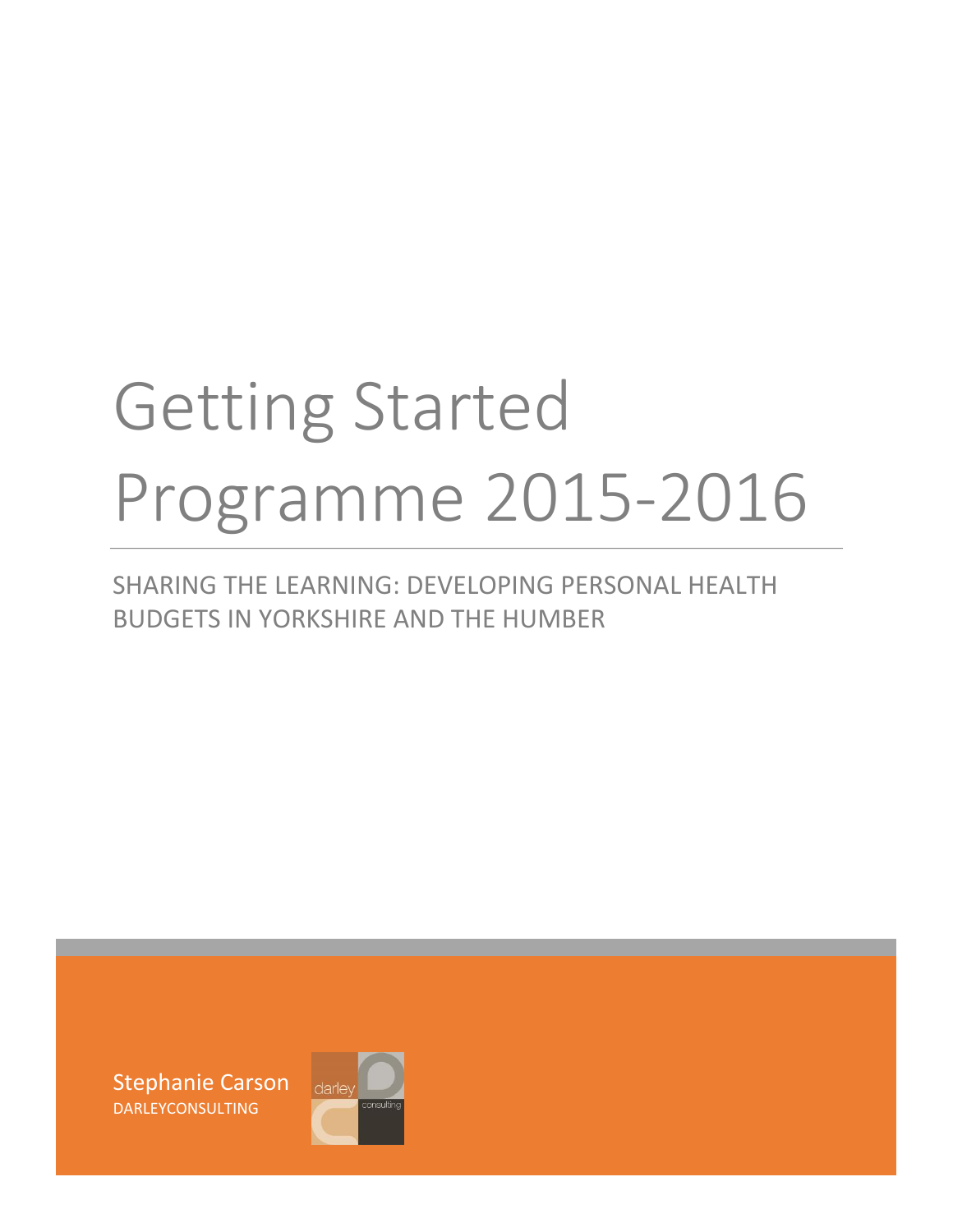## **Contents**

# **Page**

| Introduction                                                | 3  |  |  |
|-------------------------------------------------------------|----|--|--|
| The programme and the process                               | 3  |  |  |
| The benefits – what's changed as a result of the programme? |    |  |  |
| Challenges and blocks in the system                         | 9  |  |  |
| Feedback for NHS England                                    | 11 |  |  |
| Conclusions                                                 | 13 |  |  |
|                                                             |    |  |  |
| Appendix One: SWOC                                          | 14 |  |  |
| Appendix Two: Workforce development tool                    | 15 |  |  |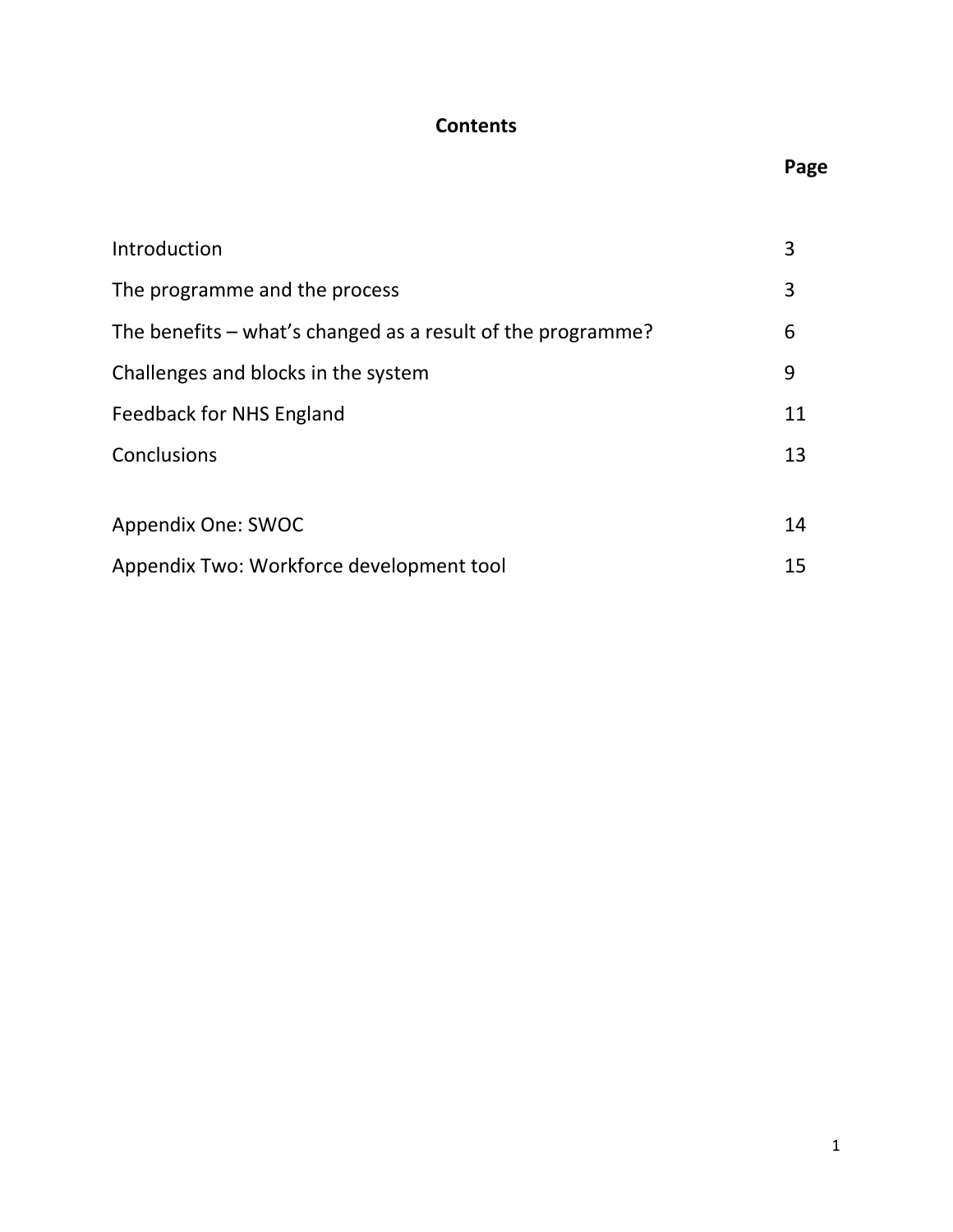## **Getting Started Executive Summary**

The Getting Started programme was set up in Yorkshire and Humber to offer support to 'volunteer' Clinical Commissioning Groups (CCGs) in developing personal health budgets (PHBs) more widely than continuing health care (CHC). It started before the national Delivering the Local Offer programme was developed and is a 'one of its kind,' using the small amount of remaining funding from the previous Yorkshire and Humber Strategic Health Authority. The programme ran from January 2015 to July 2016, with a 3 month pause after the two launch events, whilst funding arrangements were clarified.

The participating CCGs were Bradford Districts, Bradford City, Airedale Wharfedale and Craven, Sheffield, Hull, Harrogate, Hambleton Richmondshire and Whitby, Scarborough and Ryedale, Vale of York. Each CCG had to gain senior leadership support and sign off from their respective local organisations. The prerequisite for a co-produced approach was to have Local Authority, Providers/Community/Voluntary sector and people with lived experience as part of the steering/project groups.

The programme focused on developing PHBs for adults with learning disabilities and/or complex mental health conditions. In addition to launch events early in 2015, CCG project groups were offered four facilitated sessions, plus an additional session to focus specifically on commissioning/contractual issues. A final 'sharing the learning' event was held at the end of the programme in July 2016.

The report identifies the challenges and blocks which the participating CCGs came up against during the programme. These are likely to be replicated in other CCGs nationally, although it needs recognising that there are CCGs further ahead in their development of personal health budgets elsewhere in the country.

There are key messages from the CCGs as a result of undertaking this programme for NHS England:

- The cultural shift and roll out of PHBs is going to take time to embed within CCGs and local communities if it is to stay true to the original concept of personalisation and PHBs
- Guidance is needed on section 117 and how to use PHBs and ideally make it a 'right to have' a PHB alongside CHC
- Introducing PHBs into mental health is challenging, revitalise the work from the mental health demonstrator sites eg Stockport and Southwark so people have practical examples
- More support at a local 'hands on' level. CCGs need time to understand and consolidate the existing models from the DLO events.
- Increased support on the financial breakdown to unit costs and models to work through putting commissioning levers into practice, via existing PHB and finance networks
- Further examples on the cost savings achieved through offering PHBs using current information
- Regular access to NHS England colleagues eg the Transforming Care team to make the links between Transforming Care and PHBs. The equivalent support for mental health Section 117 would also be helpful
- The majority of CCGs in the Getting Started programme are looking at residential placements, both short and longer term. Identify other CCGs working on this issue and set up an informal network to share the learning as it is such a new area of development

Stephanie Carson darleyconsulting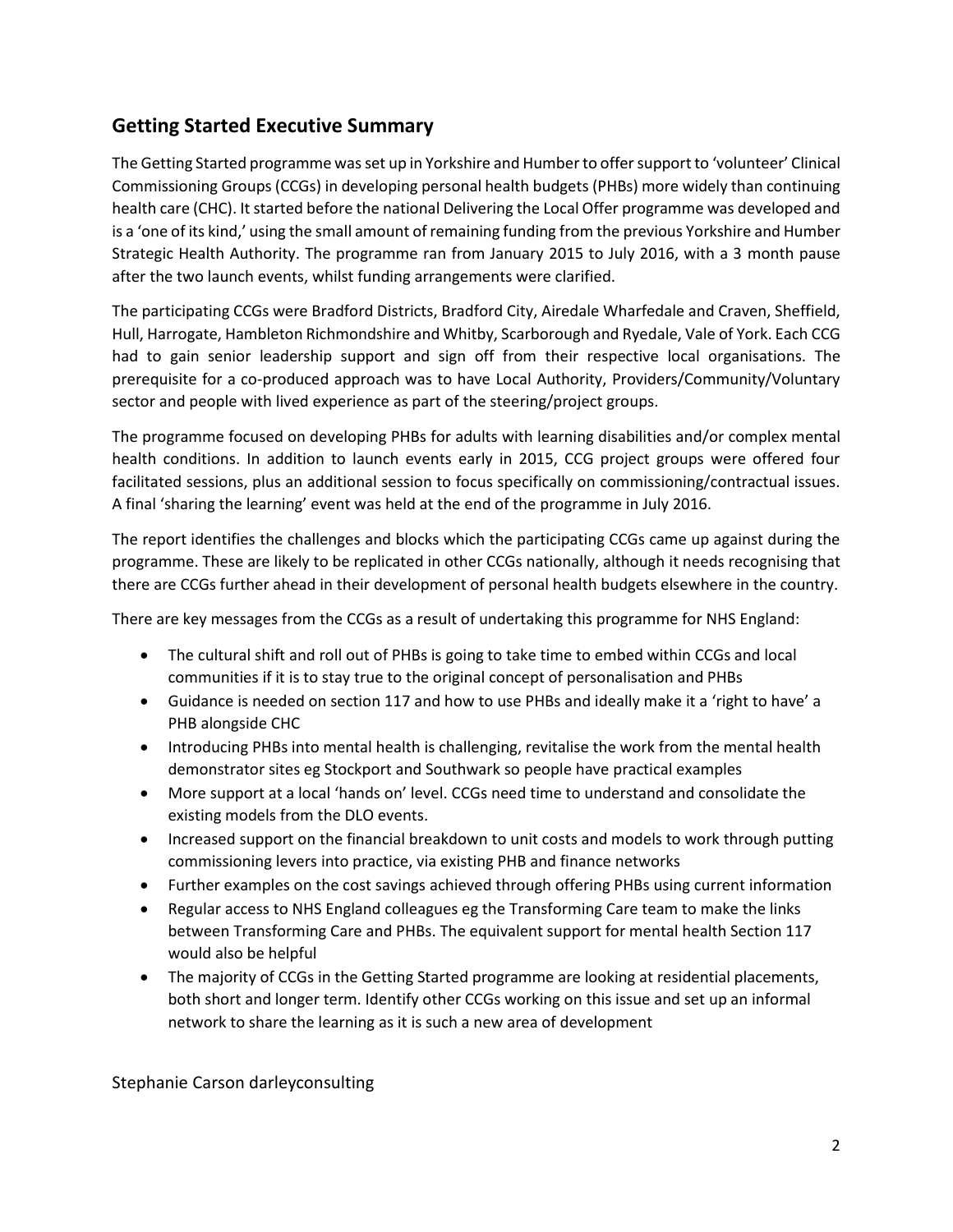## **Getting Started Report 2015-2016 : Sharing the Learning**

#### **1.0 Introduction**

At the launch of the Getting Started programme, the NHS mandate, plus the 2015 -2016 planning guidance, following the five Year Forward View into Action specified an increase in personal health budgets of 1-2 people per 1000 population by 2020 ie 50,000 – 100,000 nationally. The Getting Started Programme was an initiative set up in Yorkshire and the Humber. This has supported a small number of 'willing volunteer' Clinical Commissioning Groups (CCGs) to further develop personal health budgets (PHBs) in response to then current mandate and planning guidance.

The programme focus was adults with a learning disability and/or adults with a mental health condition. CCGs were offered a series of events and facilitated sessions, to develop their thinking.

The report gives an overview of the process and learning throughout the 12 months, that the programme was actively running. A number of recommendations are made for NHS England, from the feedback and learning from CCG participants. There are two tools supplementary to those used on the Delivering the Local Offer (DLO) national support programme. The Getting Started Programme started before the national DLO programme was available. It was funded using the small amount of PHB development monies remaining from the previous Yorkshire and Humber Strategic Health Authority.

#### **2.0 The Programme and Process**

CCGs from Yorkshire and the Humber were encouraged to attend a launch event for the wider roll out of PHBs for people with a mental health condition in January 2015. A similar launch event for learning disabilities was held in April 2015.

At the initial events, interested CCGs were invited to join the programme and to identify key stakeholders eg Local Authority commissioners, people with lived experience and provider/community and voluntary sector representatives to join a project group/stakeholder group. Each area was required to gain senior leadership agreement and sign up eg CCG Accountable Officer and Director of Adult Services, CEO/Director of other stakeholders where appropriate. Each group was offered four sessions with an experienced facilitator, with an additional session to support their commissioning, contracting information and analysis if this was appropriate.

Four facilitators have supported the CCGs:

| Steph Carson             | DarleyConsulting (main programme coordinator and facilitator) |
|--------------------------|---------------------------------------------------------------|
| Rita Brewis              | Clements Henderson and Peoplehub (Mental Health)              |
| <b>Heather Raistrick</b> | Mental Health & Learning Disabilities Quality Solutions Ltd   |
| Colin Royle              | Peoplehub                                                     |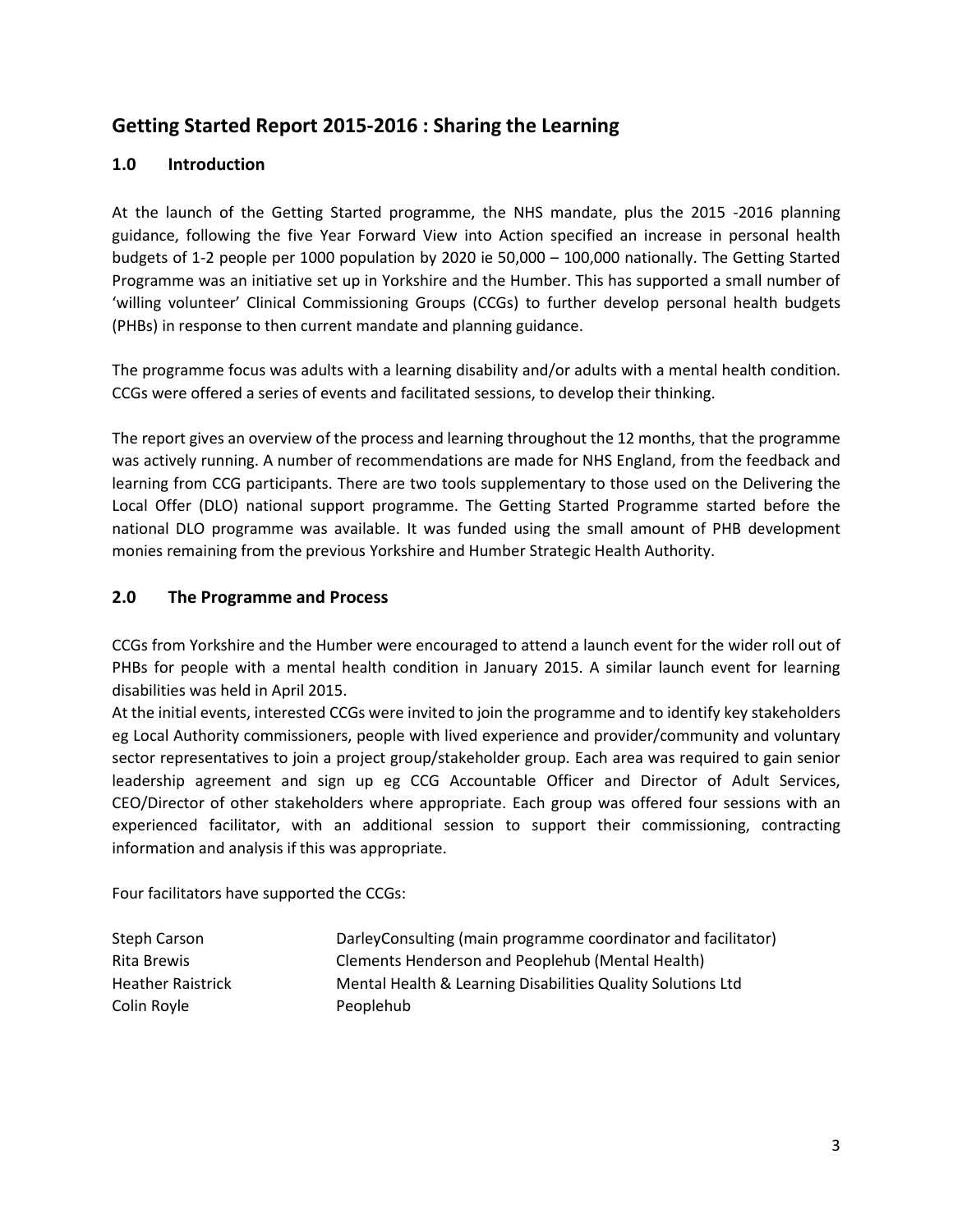Nine CCGs have been involved in the programme :

| <b>Bradford Districts</b>       |                                                                                 |
|---------------------------------|---------------------------------------------------------------------------------|
| <b>Bradford City</b>            | Led by a joint appointment across health and social care                        |
| Airedale, Wharfedale and Craven | for learning disabilities                                                       |
| Harrogate                       |                                                                                 |
|                                 | Hambleton, Richmondshire and Whitby ) Led by the Partnership Commissioning Unit |
| Scarborough and Ryedale         | ) North Yorkshire and York                                                      |
| Vale of York                    |                                                                                 |
| Sheffield                       | Led by Local Authority LD commissioner/NHS Mental Health lead                   |
| Hull                            | Led by Lead for Vulnerable Adults                                               |

Within the Getting Started programme, the majority of the CCGs focused on learning disabilities, largely because of the then emerging Transforming Care agenda. Hull concentrated on mental health and exploring how payment by results (PbR), can be used as a lever to give people more choice and control using PHBs.

Sheffield also started to look at mental health and then paused, until senior leadership could support the work. The CCG is now moving forward to develop PHBs for people with learning disabilities and reviewing their short break residential facilities, as well people with mental health conditions.(A sub group within Section 117)

The Bradford CCGs focused on developing Individual Service Funds (ISFs) with new providers as part of their re-commissioning programme for residential services for people with learning disabilities. They are also looking at the Assessment and Treatment Review Unit and how PHBs may support people in their community more effectively than the current service offer.

The North Yorkshire and York CCGs (PCU -led) initially wanted to develop PHBs for both learning disabilities and mental health conditions. They recognised part way through the programme that a lack of resources internally plus, other CCG priorities meant that it would be more effective to concentrate on learning disability services via a stakeholder/focus group approach. There were also two sessions to raise awareness for anyone interested in how PHBs can work for people with mental health conditions.

A final 'sharing the learning 'event was held in July 2016 to mark the end of the programme. Participating CCGs shared their experiences with each other and CCGs which had not been part of the programme. The practical examples, including All Together Positive (Stockport) talking about their work with people with complex mental health needs , gave participants a creative day to consider more options in delivering PHBs to a wider group of people.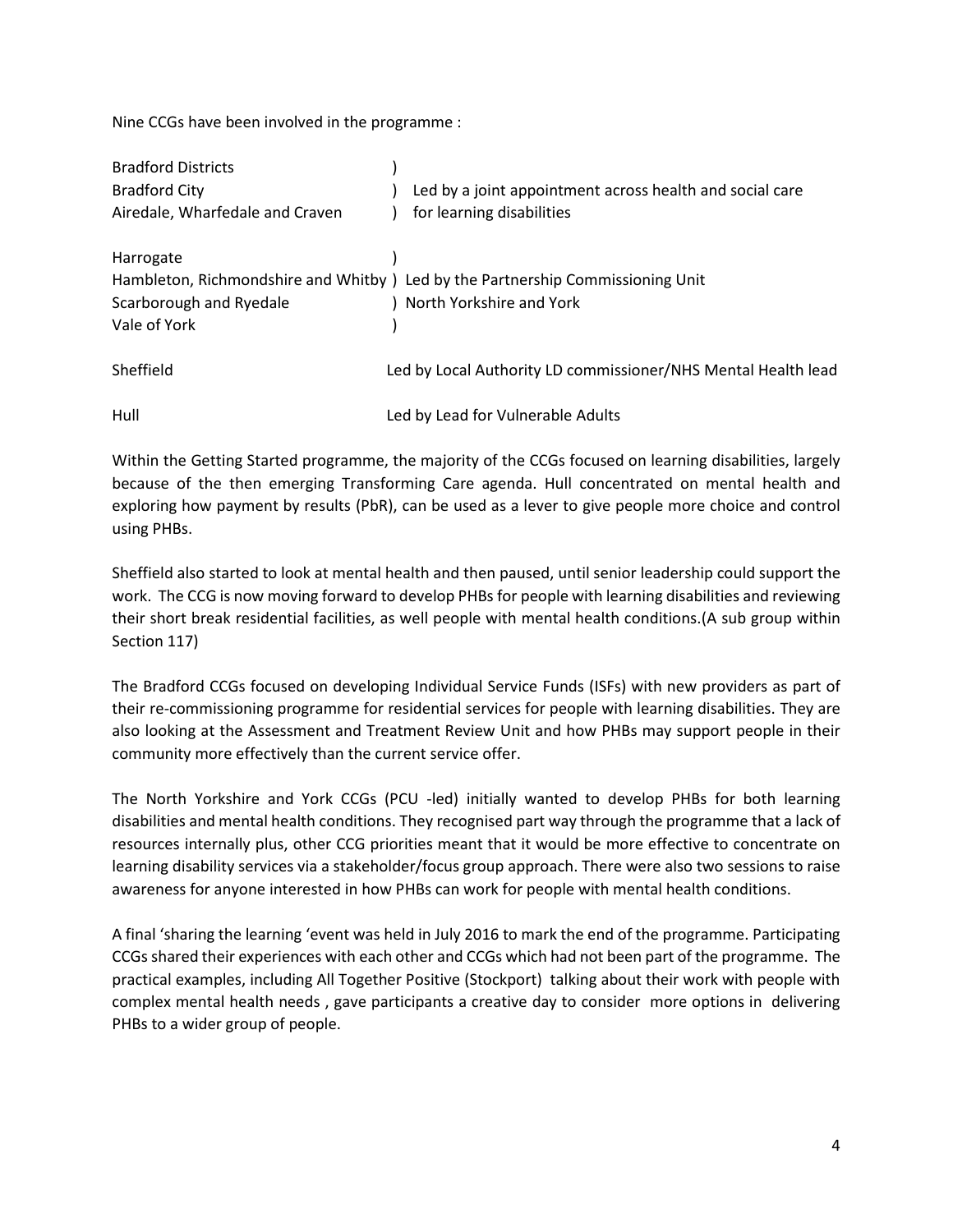# **The Local Getting Started Process Summary – facilitated sessions**

| <b>Session</b>       | <b>Who/What</b>                                                     | <b>Purpose</b>                                                                                                        | <b>Tools available</b>                                                            |
|----------------------|---------------------------------------------------------------------|-----------------------------------------------------------------------------------------------------------------------|-----------------------------------------------------------------------------------|
| One                  | Initial Stakeholder meeting made<br>up of CCG(s), local authority,  | To raise awareness of PHBs, identify the issues with<br>existing<br>services<br>ie<br>inequitable service<br>offers,  | Eg What's working well?<br>What's not working well?                               |
|                      | community/voluntary<br>sector,                                      | recommissioning opportunities, complaints etc                                                                         | What can be improved?                                                             |
|                      | lived<br>providers,<br>people<br>with                               |                                                                                                                       | What else?                                                                        |
|                      | experience                                                          |                                                                                                                       |                                                                                   |
| <b>Two</b>           | Core group meets to further                                         | To prioritise which services to focus on using situational                                                            | SWOC (App One)                                                                    |
|                      | develop clarity and thinking around                                 | analysis from a 360 degree perspective                                                                                | Strengths Weaknesses Opportunities,                                               |
|                      | potential services. Engage senior                                   |                                                                                                                       | Challenges                                                                        |
|                      | leaders. Look at personalising                                      |                                                                                                                       |                                                                                   |
|                      | services                                                            |                                                                                                                       |                                                                                   |
| <b>Three</b>         | Expansion of core group to include<br>other<br>finance,<br>relevant | To link into/support development of CCG infrastructure to<br>support wider PHB development. To test out thinking with | One page vision (DLO)- important to do<br>this as it will remind the group of the |
|                      | commissioners<br>senior                                             | wider group about starting point. To check the potential                                                              | overall aim and purpose behind their                                              |
|                      | eg<br>commissioners,<br>wider<br>group of                           | transferability of this service to support development of                                                             | decision to start with this group. Forms                                          |
|                      | providers                                                           | PHBs. To identify how many people within a sub group to                                                               | the basis for briefings and business cases                                        |
|                      |                                                                     | start looking at the financial information. Think BIG - start                                                         | Local Offer design template (DLO)                                                 |
|                      |                                                                     | small. To check back with individual organisations that this                                                          |                                                                                   |
|                      |                                                                     | fits with their strategic direction.                                                                                  |                                                                                   |
| <b>Four</b>          | Providers are key to engage to plan                                 | To consider workforce development<br>and<br>raising                                                                   | Workforce development tool                                                        |
|                      | workforce development as part of                                    | awareness, identify potential champions.                                                                              | (App Two)                                                                         |
|                      | cultural change.                                                    | To explore options to personalise services with/without                                                               | <b>Financial templates (DLO)</b>                                                  |
|                      | Finance are required to identify unit                               | PHBs and commissioning/contracting.                                                                                   |                                                                                   |
|                      | costs.                                                              | To identify the pathway for several individuals - before                                                              |                                                                                   |
|                      |                                                                     | unplanned care, during hospital admission/residential                                                                 |                                                                                   |
|                      |                                                                     | placement and what needs to be in place for earlier                                                                   |                                                                                   |
|                      |                                                                     | discharge for example                                                                                                 |                                                                                   |
| <b>Exit Strategy</b> | Core Group/Wider stakeholders                                       | To identify how the work will continue locally eg continue                                                            | Re-visit any of the above if required                                             |
|                      |                                                                     | the group, subsume work into existing groups to embed                                                                 | Work through the DLO practical guide                                              |
|                      |                                                                     | PHBs. Confirm lead role and actions                                                                                   |                                                                                   |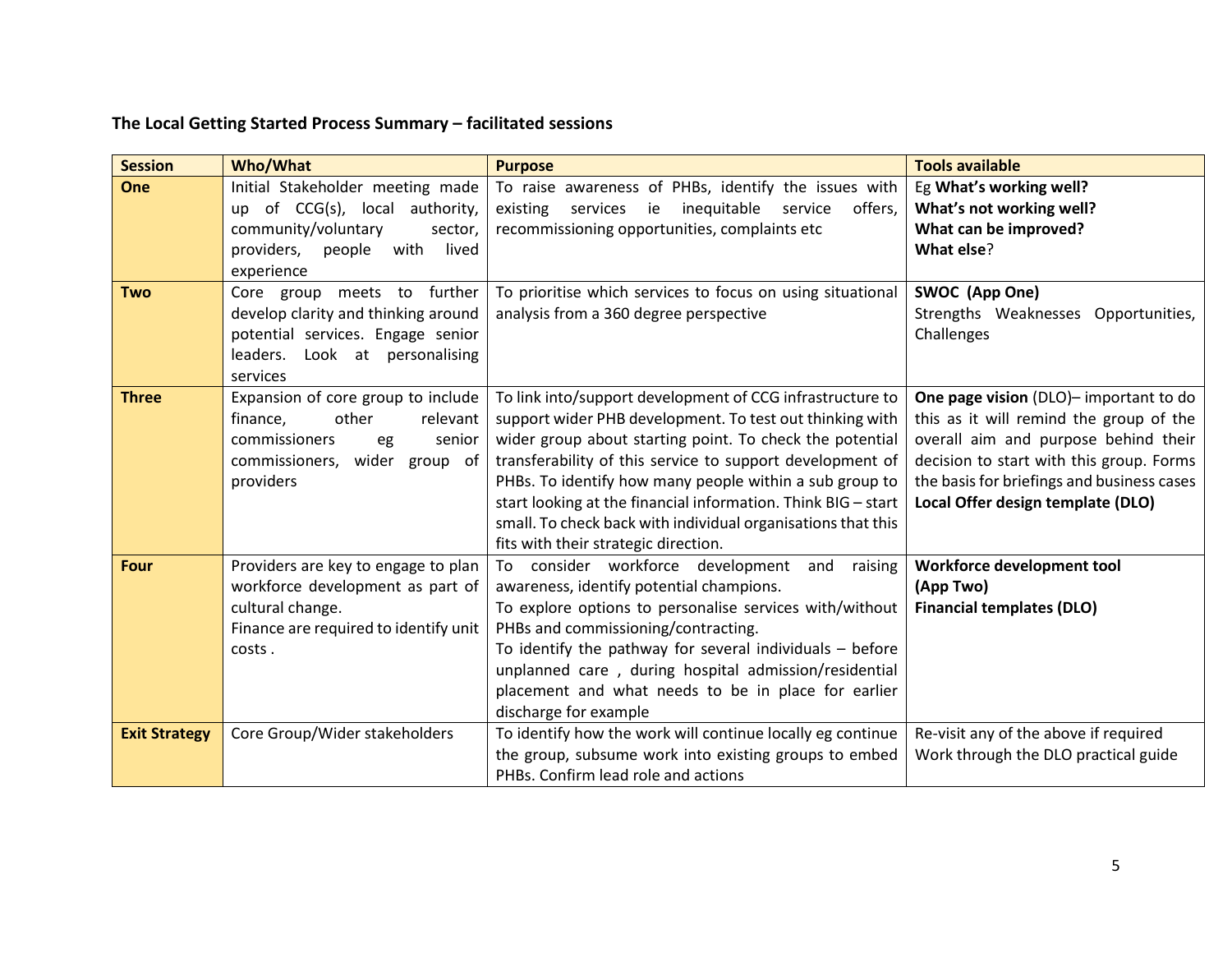#### **3.0 The benefits - what's changed as a result of the programme?**

The following themes have been identified by the participating groups, with their comments in quotes. The facilitators' feedback and observations are also included.

#### *A structured approach : starting and maintaining the focus and momentum*

The programme has kick-started the thinking locally within the participating CCGs. It has given the groups and leads, a focus and maintained momentum. There was a temptation in busy schedules, to cancel meetings because of the perception that not much had happened since the last meeting. On each occasion, the meeting went ahead and was very productive.

'The programme has helped us think through what developing PHBs will mean in practice.' 'It has helped us to think through all that we need to consider as part of the process.'

'Kept our steering group on track'

'We would be reliant on the CCG for implementation and probably not made a start'

' We wouldn't have progressed at all!'

- 'We wouldn't have started!'
- 'We would have been covering the basics and no aspiration to improve'

'It would have happened but more sporadically. There would be no structured planning and less chance of organisational and operational learning'

#### *Open discussions*

The programme has provided a starting point to open up discussions and identify locally who needed to be invited. Stronger and closer working between health and social services has been evident in most of the CCG local groups. It has been an iterative process to identify group members.

'Useful discussions – structured facilitation helpful.'

'We have begun discussions with the CCG and other stakeholders to develop a process for introducing PHBs by piloting it with the individual.'

'Discussions, ideas, head scratching, identifying people and a focused group'

'I have only just started being involved but feel we are reviewing our local approach and hopefully revitalising'

'I truly don't think we would have expanded PHB beyond the current CHC finding. We still have a long way to go, but we talk about PHBs now.'

'We'd still be talking about it with no action'.

'We'd be working with Local Authority developing joint information on personal budgets with no content/ processes behind this, or understanding of the bigger picture'. 'Good CHC offer but not good within mental health'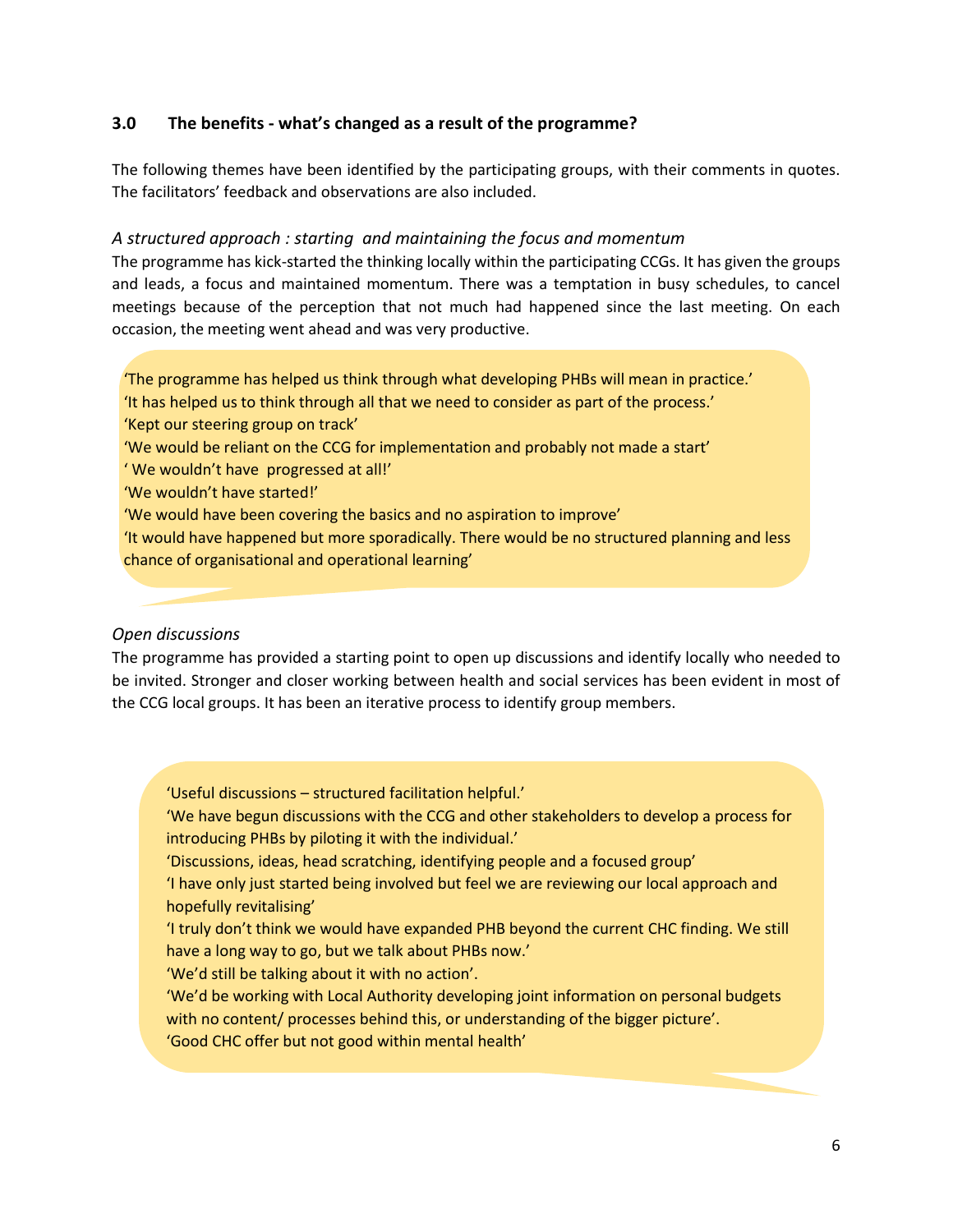#### *Co production – creativity - confidence*

The discussions have enabled a co-produced approach to develop within CCG groups and encouraged a wider discussion than the more traditional commissioning discussions. The conversations have changed as a result of having a broader stakeholder group around the table and in particular including people with lived experience. Some meetings wouldn't have been a good use of the person with lived experiences' time. Talking this through and planning for the next meeting has kept this aspect open and transparent within the co-produced approach.

People have become more confident and creative as the programme progressed and more comfortable looking at a range of options around personalising services and introducing PHBs into provider contracts.

'Enabled a key group of managers to come together and have a focus for developing practice, communications and commissioning activity around PHBs.'

'Engagement/co-production are not encouraged, this programme has supported me to bring in more stakeholders'

'As project co-ordinator I would have remained cautious about PHB implementation' 'We are applying PHBs to the LD project and will get a better understanding of how to gain the most benefits from the introduction of PHBs.'

Relationships with Local Authority improved, basis of further joint working established' 'More open discussion the FT, CCG and voluntary sector which is helping develop overall MH services'

'Enhanced engagement with service users'

'Developing a shared understanding'

'Opportunity to think more innovatively'

#### *Developing a model and an aspirational local offer*

The programme has supported CCG groups to link together the various national initiatives and work out what this means locally in terms of developing a model and way forward. The groups have begun to generate their own energy and direction.

'Progressing PHBS with a small cohort of LD service users' 'Starting to work up an offer of PHBs for a small cohort of MH service users' 'PHB at the heart of new LD business development for Building the Right Support' 'Aspirational local offer published.' 'We have a proposed model and an appetite to deliver PHBs!'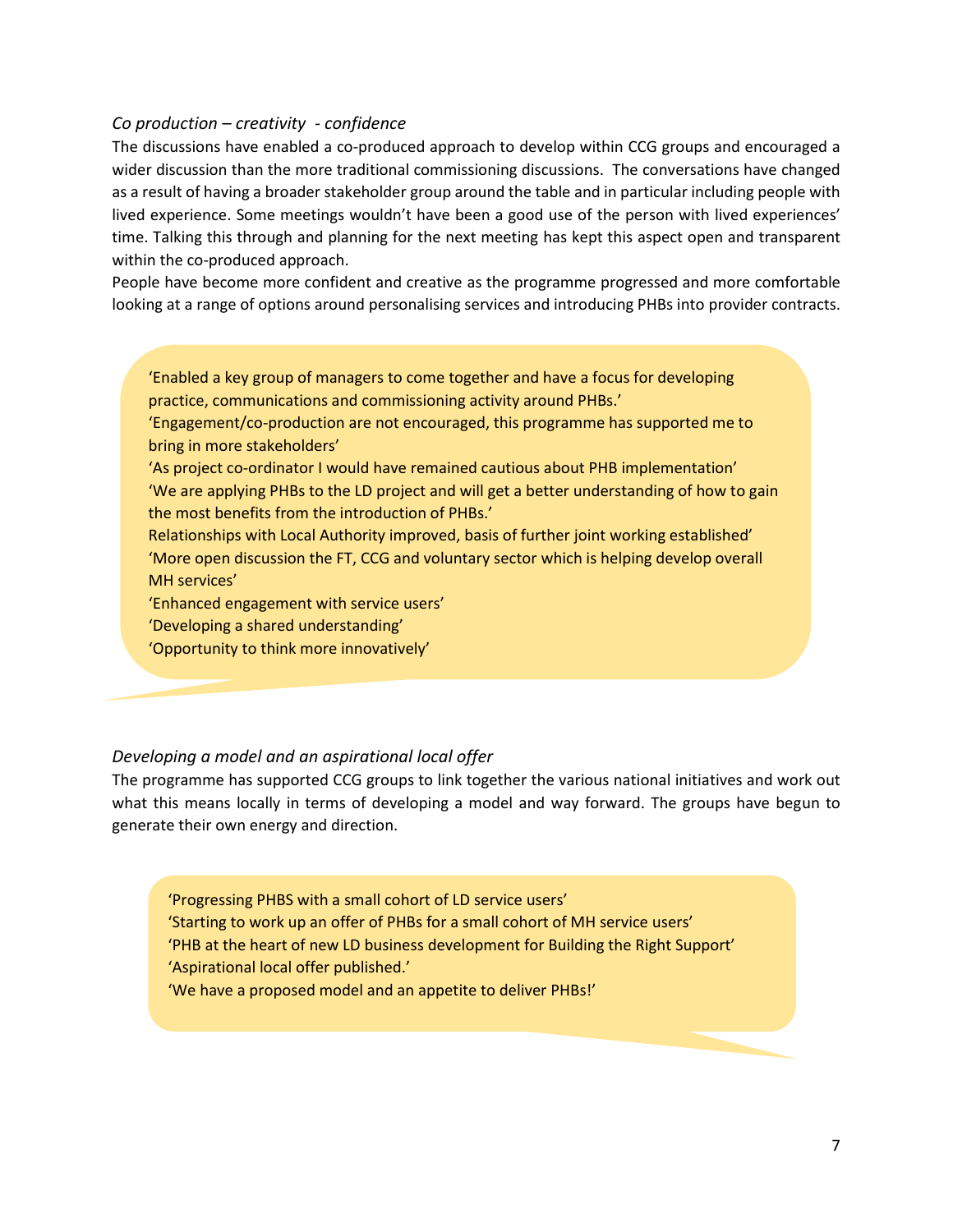#### *Finding resources and capacity*

The sessions have supported the leads to ask questions and challenge assumptions about resources. The groups have also had chance locally to work through several of the models from the national DLO events, as well as use several other models which have proved helpful in the early stages. The leads didn't think that they had sufficient understanding and confidence from the DLO days to lead their group.

'Found additional support to move PHB forward to expand capacity, wider understanding of PHBs amongst commissioners and providers.'

'As project co-ordinator I now feel confident and informed about PHB and next steps'

#### *Engaging the workforce*

Developing the workforce, particularly in large provider trusts is challenging. The majority of the Trusts engaged in the programme have been very willing to set up training sessions or incorporate awareness raising sessions within existing staff meetings. The messages have been generic about PHBs rather than a specific local offer at this stage. The plan is to keep going back to staff groups as the plans develop and use a 'drip drip drip approach' Some local groups have identified local champions across staff groups and are using these to inform wider groups.

'Engagement event planned and training for staff completed.' 'Local champions identified'

# Making change happen….

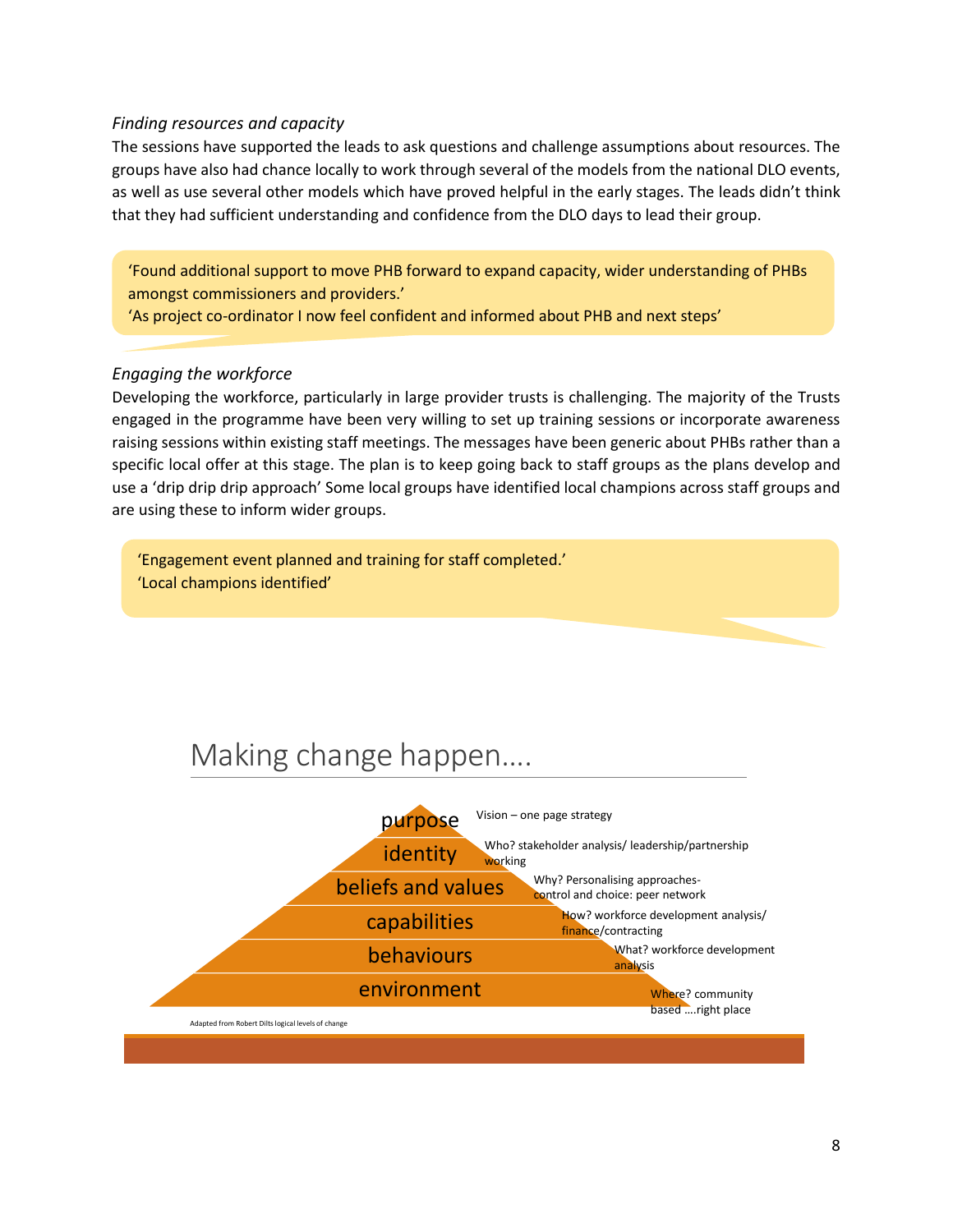#### **4.0 Challenges and blocks in the system**

#### *Senior Leadership knowledge and support*

When senior commissioners came on board at any stage of the programme, this linked strategic direction with operational decision making and led to blocks being removed. The senior leads have gained a greater understanding about the potential impact of personalisation and PHBs on the existing commissioning and contracting arrangements.

Senior CCG leads have a huge agenda and financial pressures to manage. Putting PHBs on this agenda has proved difficult in some areas. Having a clearly identified lead Director for PHBs has also proved challenging to gain ownership, as with the wider roll out, there is no one obvious portfolio when aiming to embed PHBs.

#### *Capacity and resourcing*

All PHB leads within the programme were doing this work 'on top of the day job' as it was perceived. All now recognise that PHBs are the 'day job', in other areas, this recognition and change in thinking has yet to take place.

The lack of capacity of project leads, especially in small CCGs is a big issue. Project Leads can easily be pulled off onto another piece of work, so continuity even with the same Lead can prove difficult.

There is a perceived pressure to increase the number of PHBs and yet the anecdotal feedback from Continuing Healthcare (CHC) colleagues, is that the numbers may be reducing, as the complexity of people's healthcare needs increase, requiring more input.

Linking in to the right people, as learning disability and mental health leads in each CCG, takes time. Some of these are new to the post and new to PHBs. There is a lack of knowledge and advice on how to start, as they are not connected into the PHB learning network.

Gaining CHC colleague involvement and joint working with that team has been actively blocked in some CCGs. This is usually because of capacity issues within the CHC team.

Funding to support this major cultural shift is limited compared to the Local Authority roll out of personal budgets. The lack of resources at implementation level has slowed the pace of cultural change within the participating CCGs.

The timescales and huge increase in expectation of the number of PHBs hasn't filtered through to senior leaders as a 'must be done' in some areas.

#### *Identifying the financial costs*

CCG are having difficulties finding readily available information following individuals using services – both the overall financial picture and a breakdown of finance and unit costs

Providers are struggling to separate out block contracts and unpick the potential PHB elements.

CCGs are continuing to try and work out how they will identify the personal health budget outwith CHC systems and processes.

#### *Links to other initiatives*

A common theme throughout all the sessions was how to link back to other NHS/health and social care initiatives such as Vanguard, Better Care Fund, new models of care, transforming care, personalisation control and choice. The participating Leads have ensured that the local Sustainable Transformation Plans (STPs) have information about learning disability and mental health services including PHBs.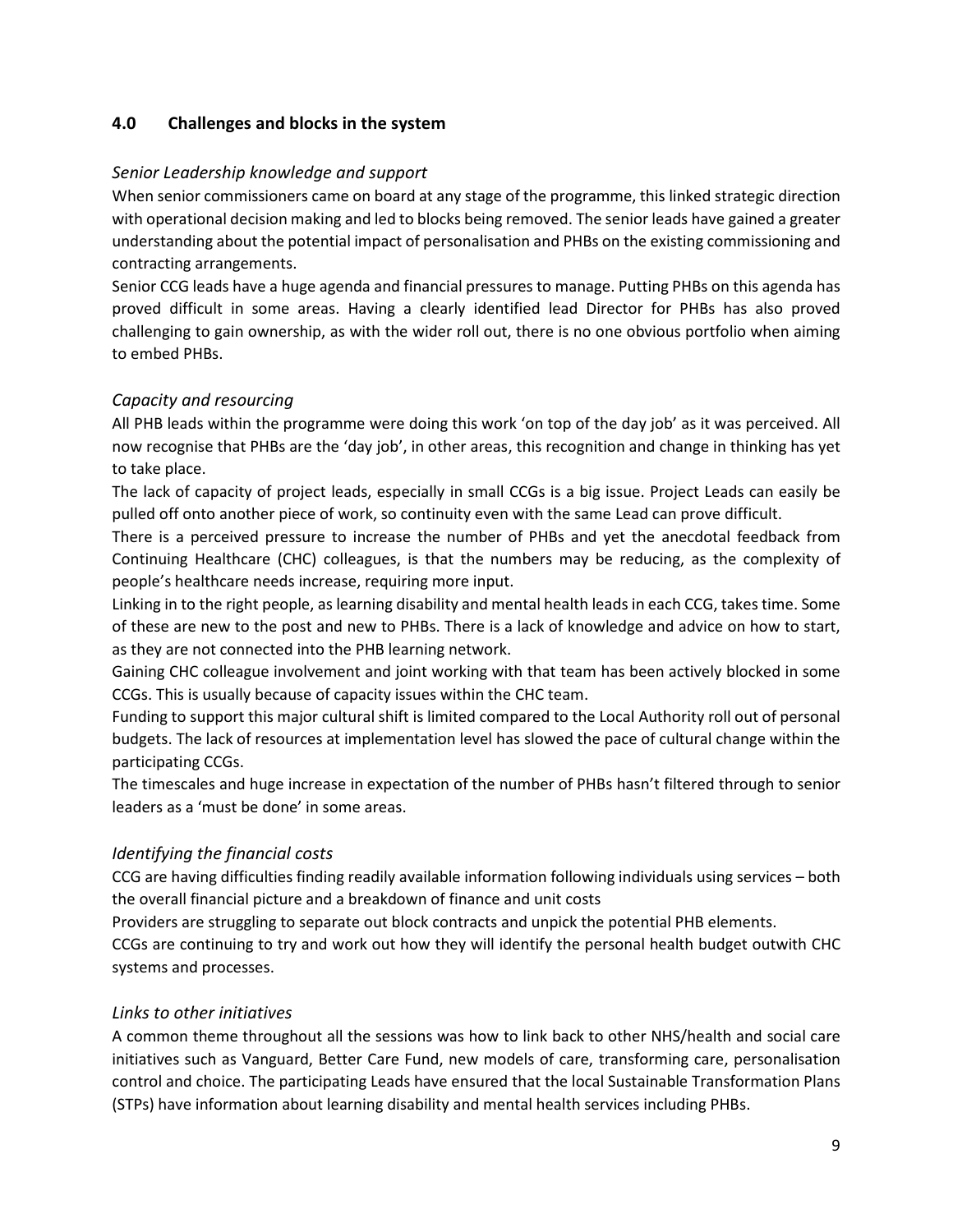#### *Organisational restructuring – commissioners and providers/workforce issues*

Even within the nine CCGs taking part, there have been new leads and appointments made during the life of the programme. This has led to uncertainty and slowed down the pace of change, whilst new leads are recruited and pick up the agenda. This has been mirrored in some local authority commissioning lead roles.

Co-production and partnership working has been difficult at times due to changing priorities, commitment and reorganisations

Workforce development without senior management endorsement and the absence of being able to grow champions has slowed the pace of cultural change.

A lack of support planning knowledge and understanding has proved a block for several CCGs. Some have commissioned additional capacity from external agencies as an interim arrangement.

#### *Complexity of partnership arrangements*

In some areas such as Bradford and North Yorkshire, there is complex partnership working across rural areas, which create challenges to physically get people around the table and agree a joint approach. Some CCGs have yet to engage 'effectively' with their main provider. Gaining 'genuine' buy in from the wider organisations (CCG and Local Authority) to make this happen and unblock the current systems is lacking in some areas.

This programme has focused on adults, there are still huge issues for children making the transition to adult services and in joining up children's services across education, social care and health to create a coherent approach for children and their families.



### PHB infrastructure – embedding personal health budgets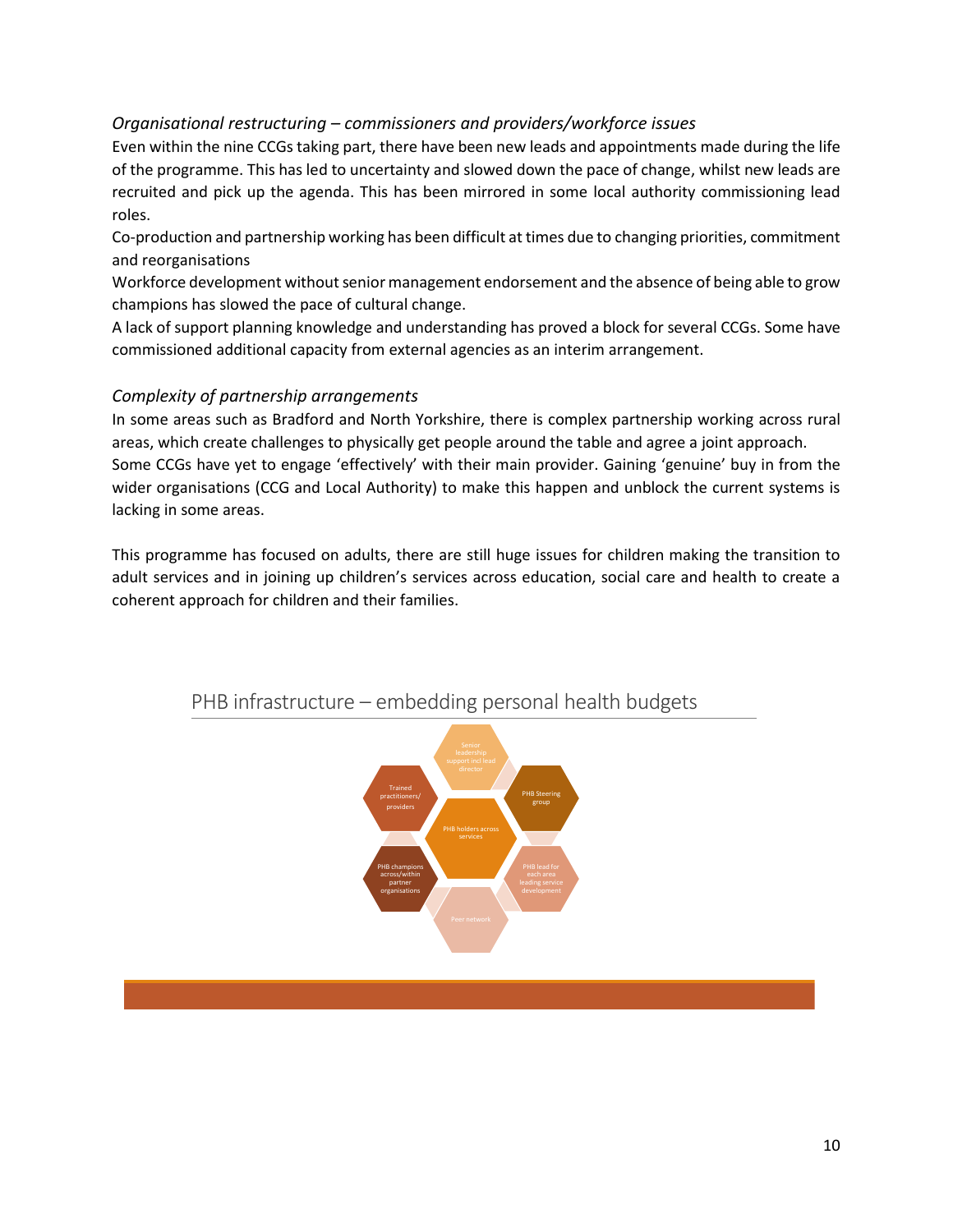Commissioning levers being considered by the CCGs:

- Individual Service Funds
- Payment by results (PbR)
- New contracts specifying personal health budgets and personalised approaches to service provision
- Percentage of contract to be used for personal health budgets (1-10%) or fixed amount from contract.
- CQUINs outcomes based commissioning
- Developing the market and working with new smaller providers

The key market development requirements identified collectively by the CCGs through their work include:

- Advocacy
- Brokerage
- Support planning
- Financial expertise and managing accounts (direct payments)
- Flexible agencies
- Creating a trained Personal Assistant workforce 'pool' for people who wish to access this facility. In some areas of high employment or due to rurality and travel costs. Problems in recruiting and retaining a workforce is an issue for several of the CCGs, particularly in North Yorkshire and York.

The CCGs are unclear how to develop smaller providers such as CICs and the community /voluntary sector. Local Authority colleagues have wide experience of developing local markets and building on social capital. CCGs need encouraging to develop ongoing partnership working to develop stronger markets.

#### **5.0 Feedback for NHS England**

The following issues have been raised during the programme by CCGs:

Developing PHBs for people with mental health conditions is proving very challenging. CCGs would welcome guidance on S117 funding and how to translate into PHBs. Some are also asking for the 'right to have' to be extended to S117 funding. There are some excellent practical examples from the mental health demonstrator sites which have been very helpful in showing the Getting Started participant how to start thinking differently about service provision and problem solving. The work from the demonstrator sites should be revitalised and shared with CCGs. Both the work from Southwark and Stockport has proved inspirational with their practical approaches to CCGs on the Getting Started programme.

Encourage CCGs to invest in PHB development. CCGs need to develop their infrastructure in relation to an identified lead Director and a steering group/project group for overall PHB development. There is a risk that PHBs develop in silos rather than being embedded. A strategic lead can support the linkages across commissioning developments. In some CCGs, the nurse assessors are now taking on PHBs, within their already full workloads. There may be a perverse incentive to add to their workload by authentically offering PHBs. Training is also very variable in relation to care/support planning in a co-produced manner.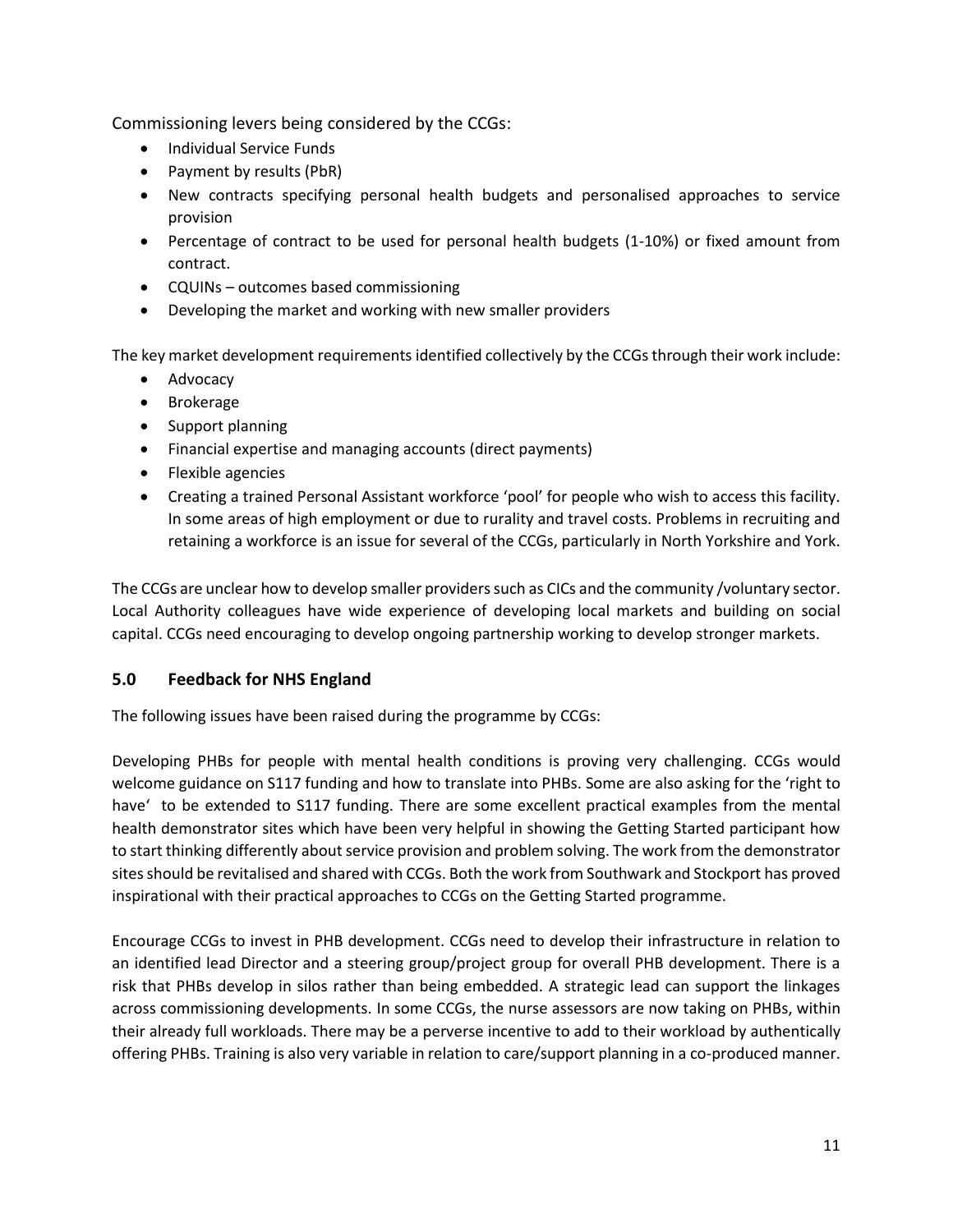Some CCGs feedback that they are clear about what they need to do ie 0.1%-0.2% of the CCG population with PHBs by 2020. What is less clear is HOW they do this and meet NHS England's expectations. The need for practical support and examples is ongoing. What they also need is time to work through existing models from the DLO programme before more are introduced. Local support to help unblock issues and work through the implementation process on a group by group basis has been beneficial to the participating CCGs. Use of the regional network meetings for CCGs to do more sharing about their wider roll out work would be helpful. CCGs often have a perception that they are not making any progress and have nothing to share. When they do reflect on progress, they become aware of the progress made.

A steady flow of small amounts of 'pressure' from NHS England, appears to encourage some CCGs to keep the momentum going.

Providers need more information about PHBs and information/guidance on how to apply for PHBs. The CCGs are new to market development in relation to the experience and knowledge that their local authority colleague shave acquired. CCGs need to closely to link in with social care for example agree local tariffs for care and potentially develop joint e-marketplaces. Yorkshire and Humber Local Authorities have invested in a large scale e-marketplace platform. It may make sense looking ahead to integrated personalised commissioning (IPC) to link these on a local basis rather than the NHS develop new systems.

CCGs report that they are struggling to identify the financial information and unit costs when tracking individuals through the system. They also need guidance on how to realise cost savings by PHBs to make them sustainable. How in practice they can release the funds and at what stage this becomes realistic?

Continued support from NHS England linked projects such as Transforming Care as the existing input has been hugely beneficial to project leads understanding and clarifying their thinking. The CCGs would benefit from the equivalent link lead for mental health eg Section 117 to guide project lead through the policy into practice into personal health budget transformation

Some of the CCGS are introducing PHBs within residential care settings. This is such a new area, they would appreciate more support to work through the commissioning and financial models and options that they could develop.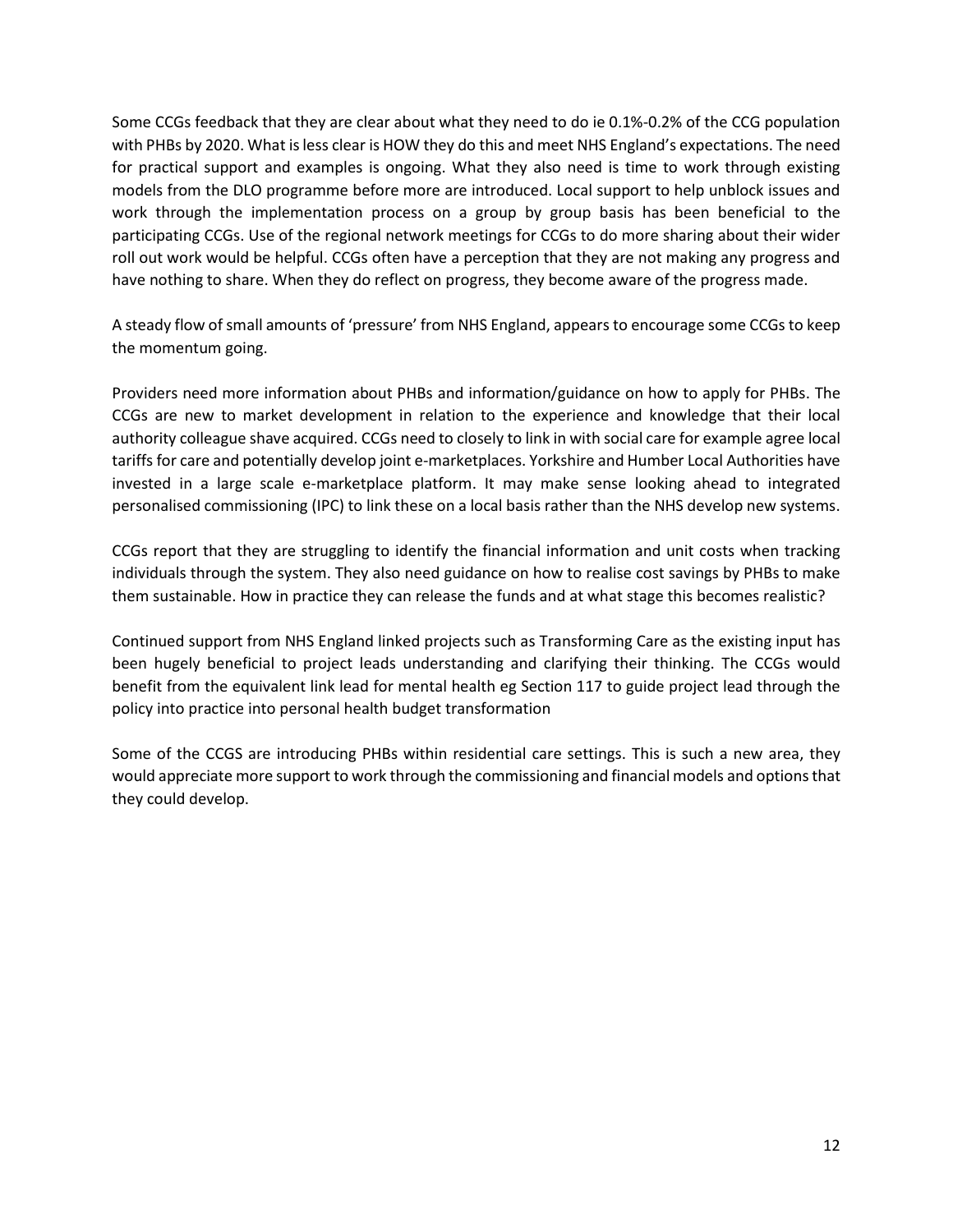#### **Summary of key messages to NHS England**

- The cultural shift and roll out of PHBs is going to take time to embed within CCGs and local communities if it is to stay true to the original concept of personalisation and PHBs
- Guidance is needed on section 117 and how to use PHBs and ideally make it a 'right to have' a PHB alongside CHC
- Introducing PHBs into mental health is challenging, revitalise the work from the mental health demonstrator sites eg Stockport and Southwark so people have practical examples
- More support at a local 'hands on' level. CCGs need time to understand and consolidate the existing models from the DLO events.
- Increased support on the financial breakdown to unit costs and models to work through putting commissioning levers into practice, via existing PHB and finance networks
- Further examples on the cost savings achieved through offering PHBs using current information
- Regular access to NHS England colleagues eg the Transforming Care team to make the links between Transforming Care and PHBs. The equivalent support for mental health Section 117 would also be helpful
- The majority of CCGs in the Getting Started programme are looking at residential placements, both short and longer term. Identify other CCGs working on this issue and set up an informal network to share the learning as it is such a new area of development
- Support to develop PHBs within residential care settings

#### **6.0 Conclusions**

This report has focused on the development work and learning of CCGs in Yorkshire and the Humber. Other CCGs nationally will be at different stages in relation to their local offer. CCGs are working to offer PHBs within CHC, there is still a lot of work to be done to ensure that PHBs are offered to all people with a 'right to have'. Within this programme, the initial assumption was that this was already happening. In practice for all CCGs, part of the process has been reviewing what is in place for people assessed as having CHC support needs with learning disabilities and/or mental health conditions.

Developing the CCG infrastructure by ensuring senior leadership sign up and having active steering/project groups is essential to support the scale of ambition and aspiration for PHBs. As part of this, identifying a lead Director, will facilitate the development process. This should help reduce the 'silo' approach and potentially encourage the learning from CHC experience to embed PHBs within commissioning.

Mental Health is an area to focus support on; participating CCGs have clearly identified section 117 and the need for greater leverage.

CCGs have also asked for more practical examples of creative approaches to supporting people with mental health conditions.

The challenge in scaling up is to stay true to the values and principles, whilst being aware of managing the expectations laid out in the mandate and planning guidance.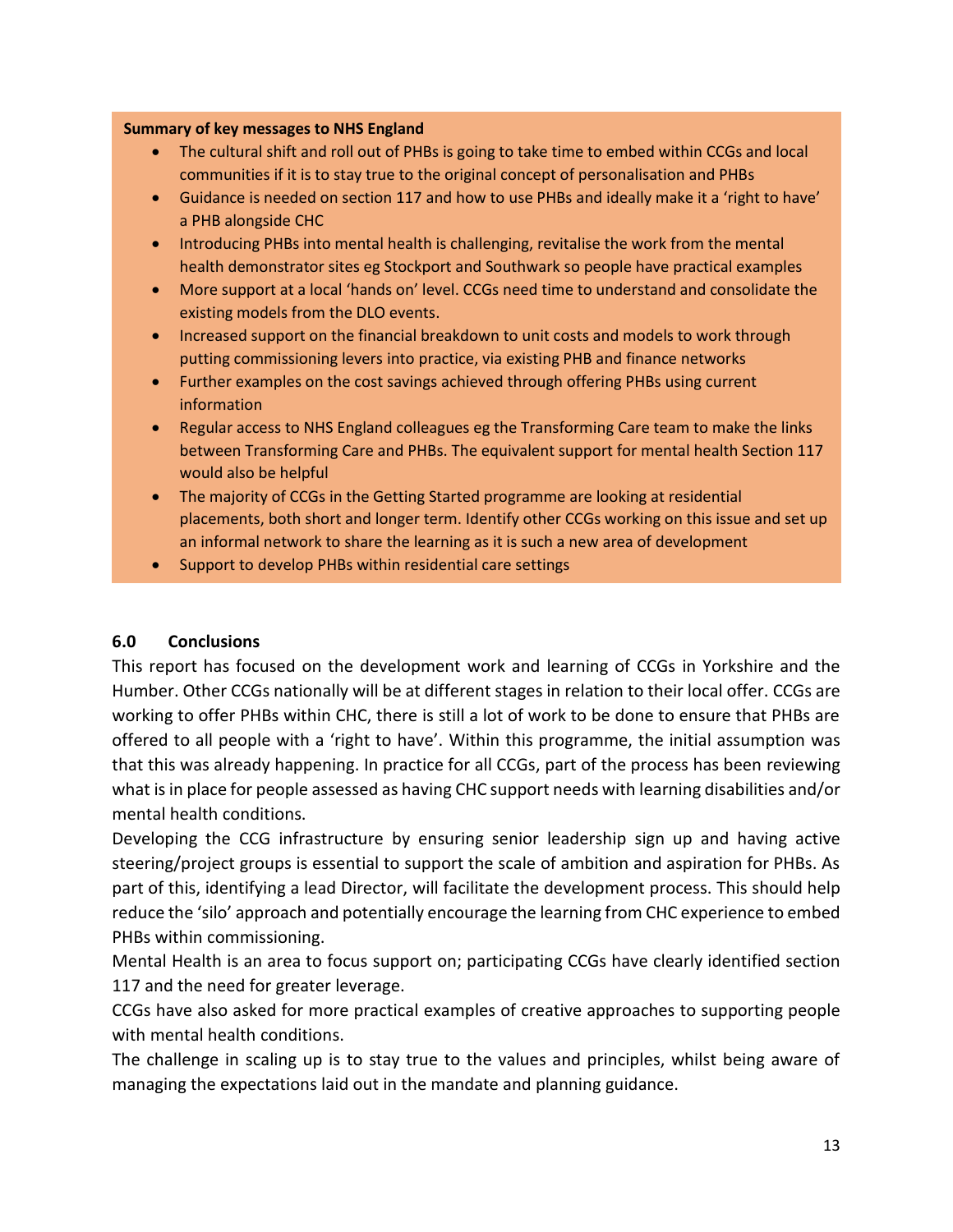# **Appendix One** Identifying the starting point – SWOC analysis

Once you have narrowed the service areas down to two or three potential places to start, a SWOC for each option can support your decisionmaking to prioritise your overall starting point.

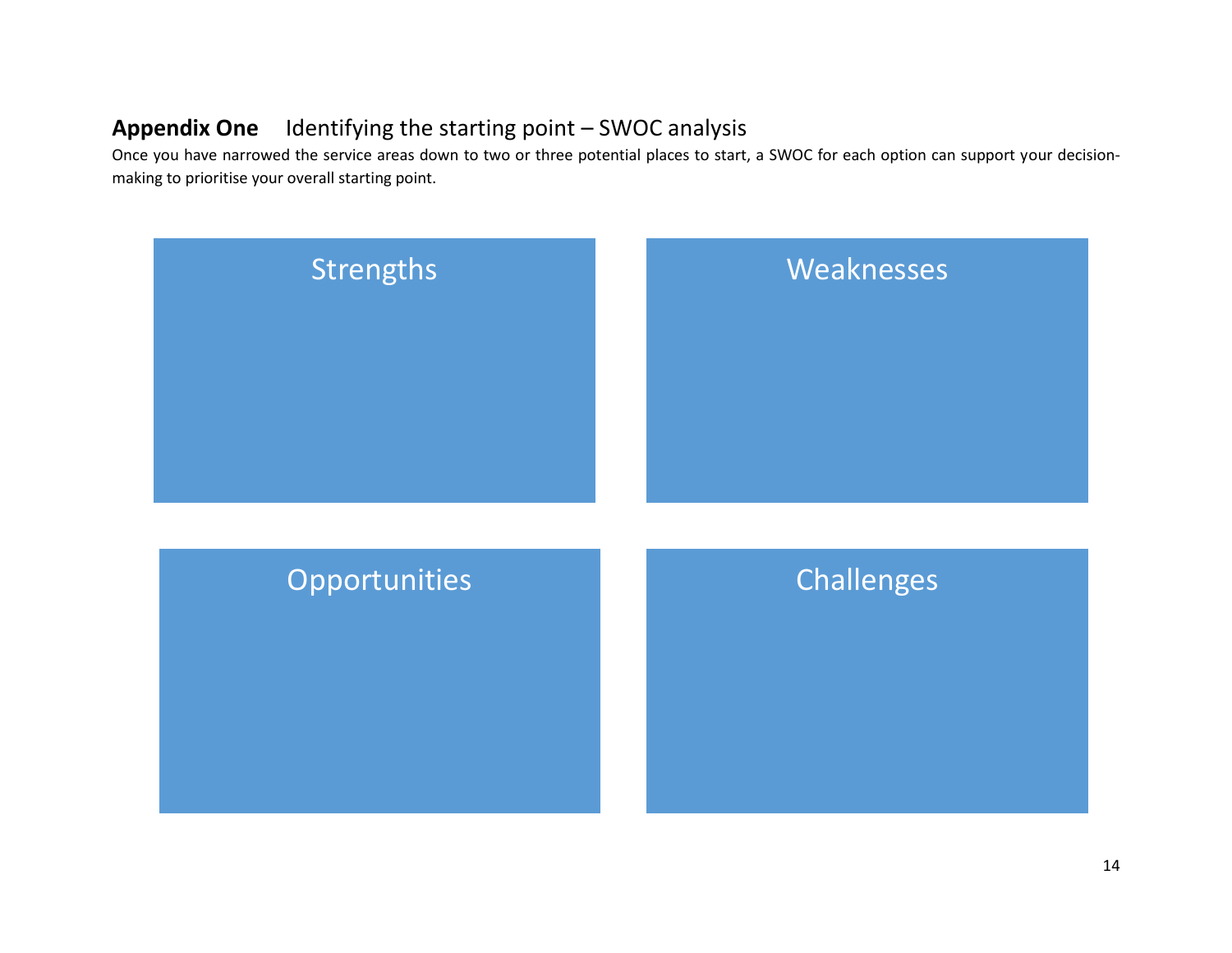

**High Low**

15

**Required level of understanding of personalised budgets**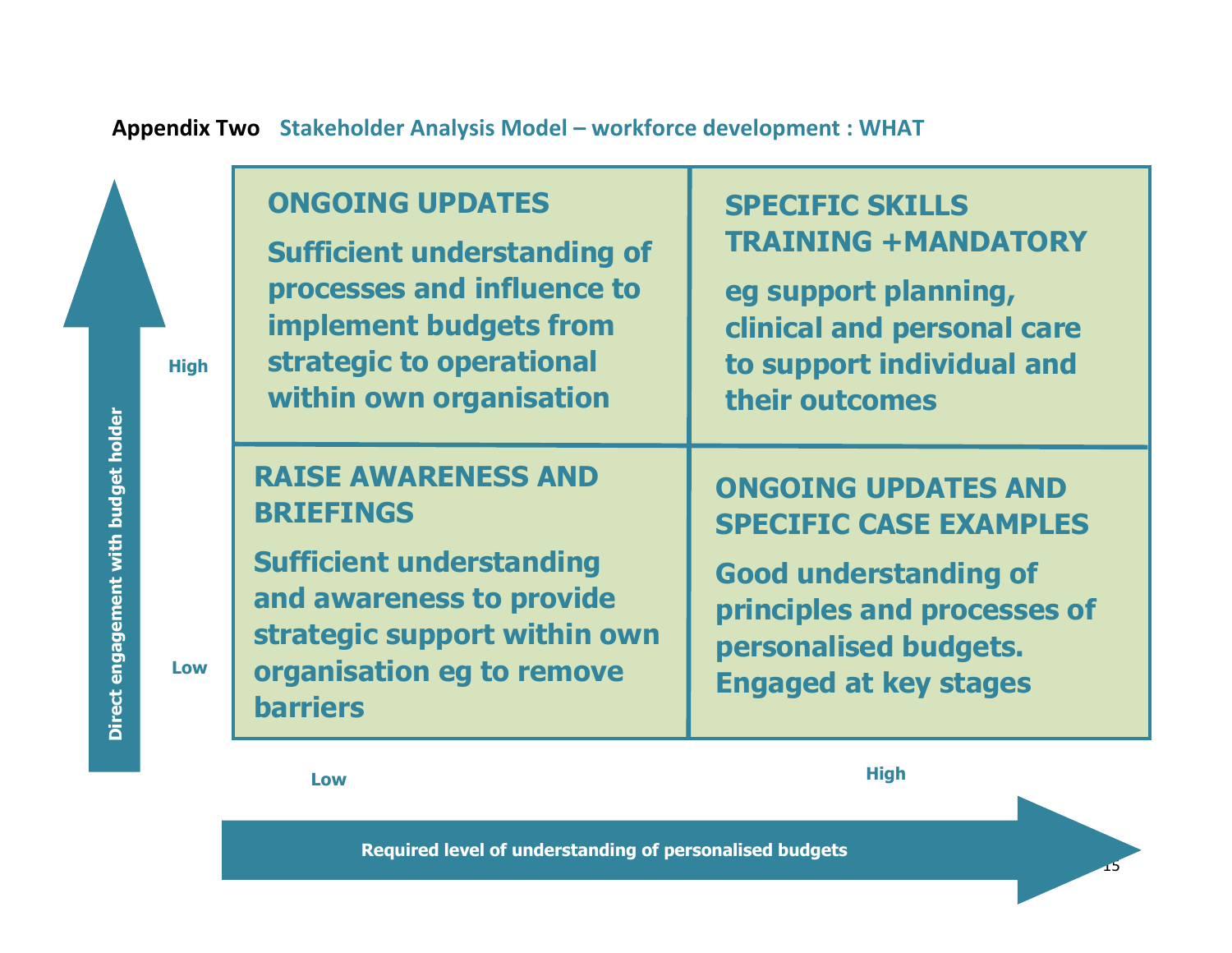

**Stakeholder Analysis Model – workforce development : WHO**

**Required level of understanding of personalised budgets**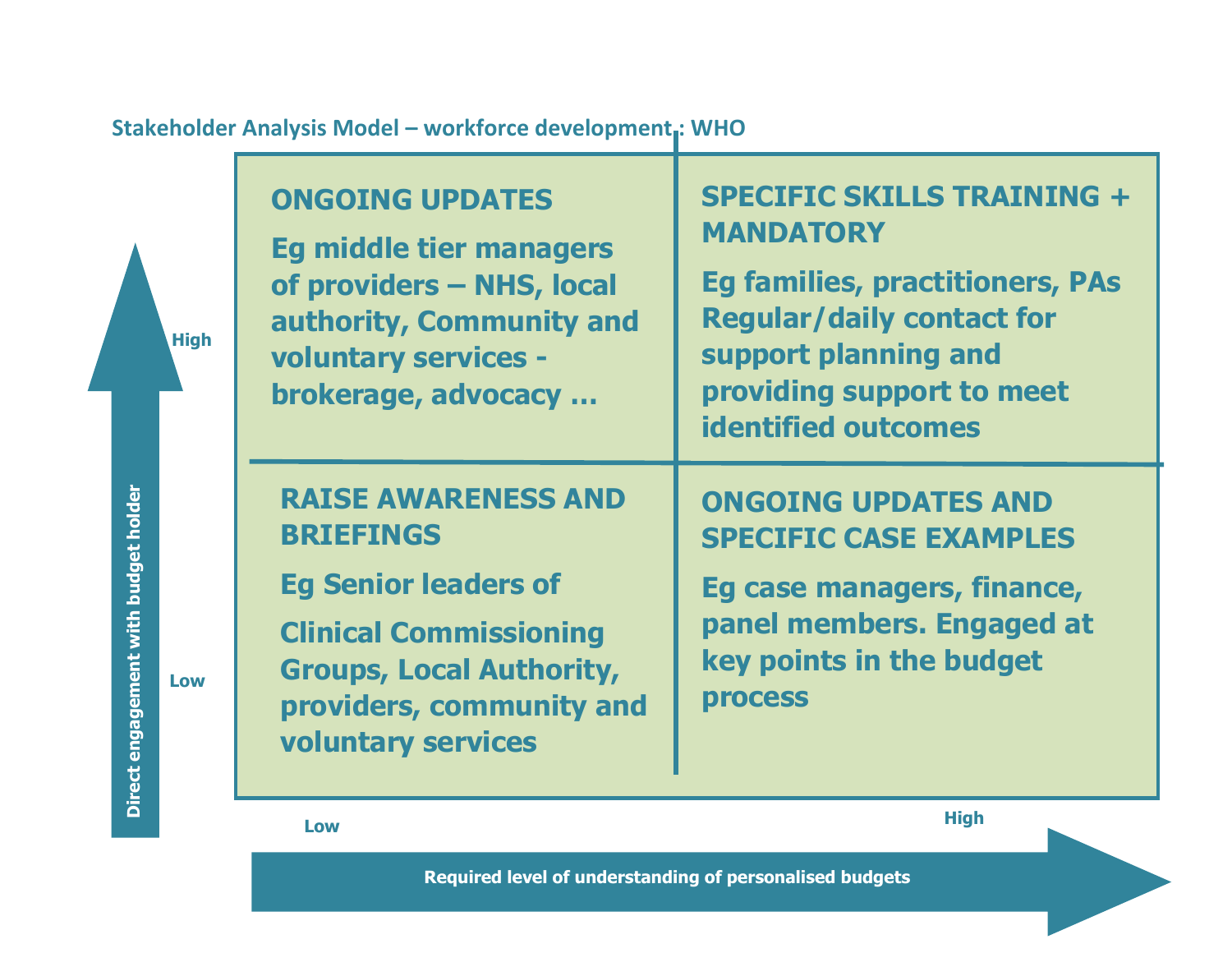

# **Stakeholder Analysis Model – workforce development – blank template**

**Required level of understanding of personalised budgets**